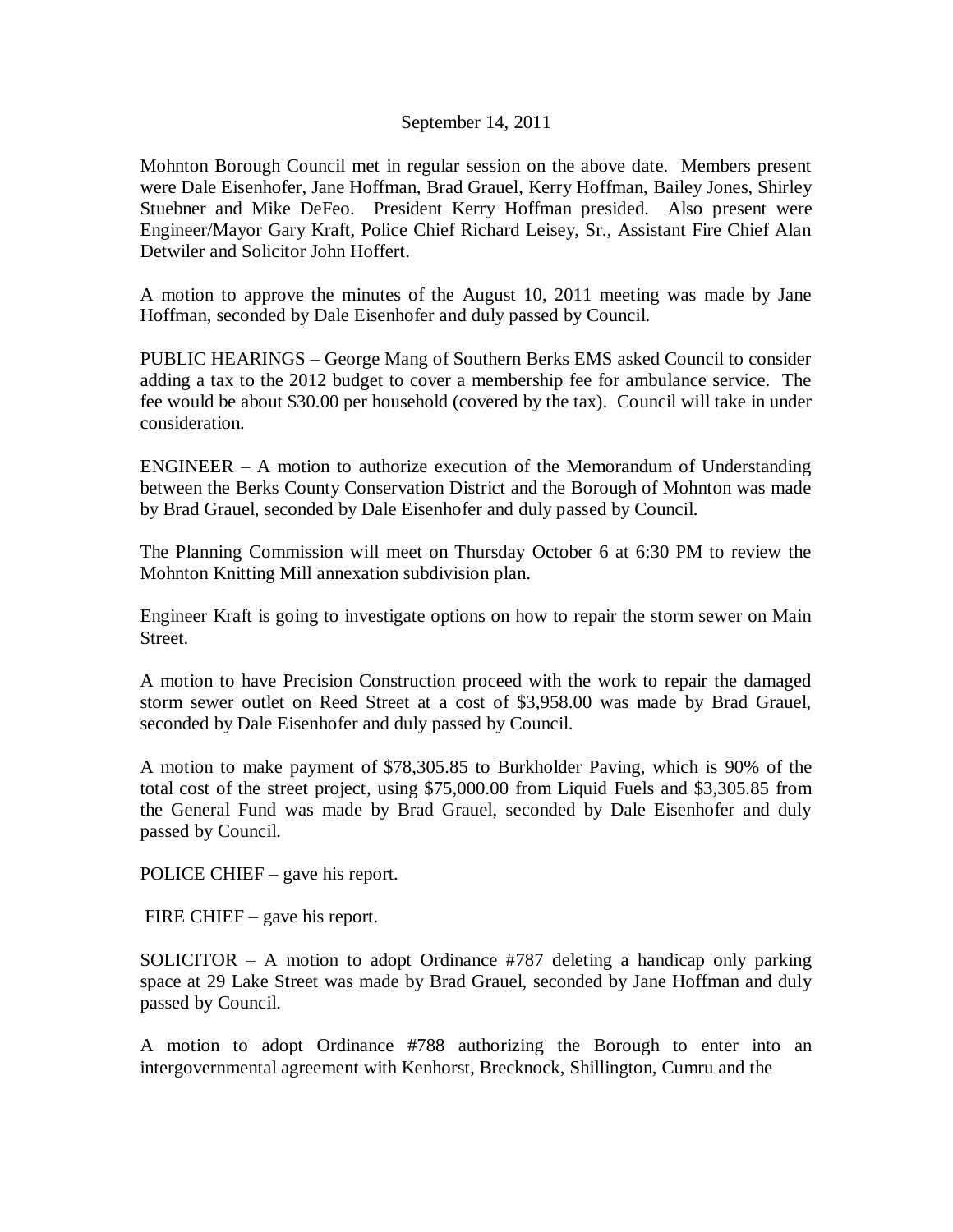September 14, 2011

Governor Mifflin School District was made by Bailey Jones, seconded by Brad Grauel and duly passed by Council.

Solicitor Hoffert will have a draft of the new EIT ordinance for the next meeting.

Solicitor Hoffert will attend a meeting on September 21 relative to the new ordinance in connection with our participation in the Reading sewage treatment plan.

PRESIDENT - A motion to appoint Carl Pettinato to the Planning Commission was made by Kerry Hoffman, seconded by Jane Hoffman and duly passed by Council.

A motion to adopt Resolution #02-11 to eliminate member contributions for the Police Pension Plan for the year 2012 was made by Kerry Hoffman, seconded by Shirley Stuebner and duly passed by Council.

A motion to approve the 2012 MMO for the police pension in the amount of \$22,672.00 and the non-uniform in the amount of \$14,210.00 was made by Kerry Hoffman, seconded by Shirley Stuebner and duly passed by Council.

MAYOR Kraft had a request to close Diamond Street on Saturday September 24. A motion to permit a partial closure of Diamond and Ebbert Streets on September 24, from 2:00PM to 10:00PM with the provision that all property owners shall have ingress and egress at all times during the party was made by Mike DeFeo and seconded by Shirley Stuebner. The vote was five for and two opposed. The motion passed.

A motion to appoint Bailey Jones as the representative and Gary Kraft as the alternate representative to the Berks County Cooperative Purchasing Council was made by Brad Grauel, seconded by Jane Hoffman and duly passed by Council.

## COMMITTEE REPORTS

FINANCE – The Finance Committee will meet September 20 to begin discussing the budget.

BUILDING & ZONING & FIRE & WATER – None.

RECREATION – None.

GRANTS, ACQUISITIONS & COMMUNITY RELATIONS – None.

LIGHT  $& HIGHWAY - The street department will begin road patching and street$ sweeping. E. M. Kutz is starting the construction of the new leaf box.